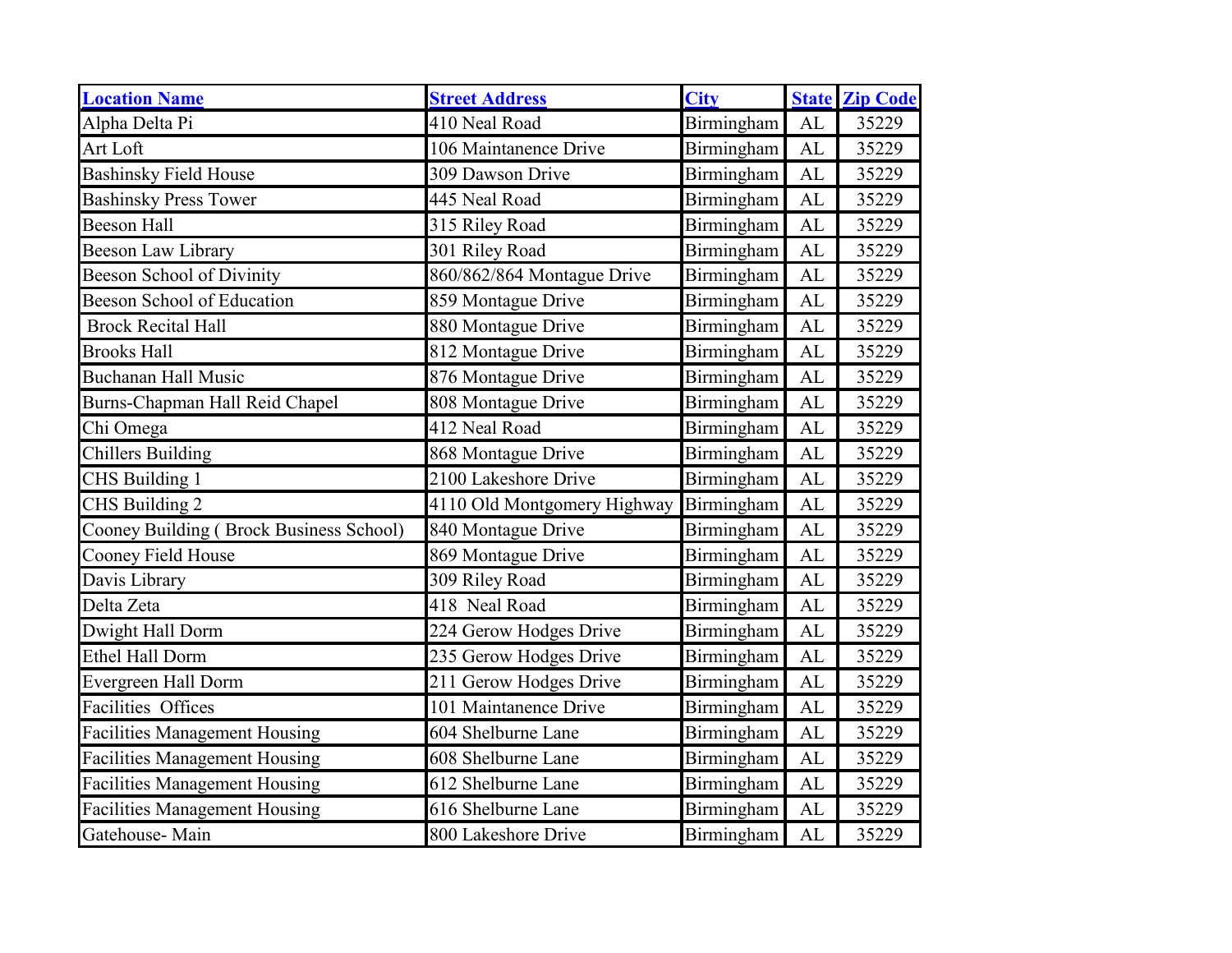| <b>Gate-West Entrance</b>         | 800 Lakeshore Drive         | Birmingham        | AL         | 35229 |
|-----------------------------------|-----------------------------|-------------------|------------|-------|
| Hanna Arena                       | 401 Neal Road               | Birmingham        | AL         | 35229 |
| Haywood Field House               | 411 Neal Road               | Birmingham        | <b>AL</b>  | 35229 |
| <b>Healing Arts Center</b>        | 300 Dawson Drive            | Birmingham        | AL         | 35229 |
| Ingalls Hall                      | 101 Sherman Circle          | Bimringham        | <b>AL</b>  | 35229 |
| <b>Intramural Complex</b>         | 628 Shelbourne Lane         | Birmingham        | AL         | 35229 |
| James Hall Dorm                   | 100 Gerow Hodges Drive      | Birmingham        | AL         | 35229 |
| Lucille Hall Dorm                 | 212 Gerow Hodges Drive      | Birmingham        | AL         | 35229 |
| Luther Hall Dorm                  | 104 Gerow Hodges Drive      | Birmingham        | AL         | 35229 |
| Malcolm Hall Dorm                 | 108 Gerow Hodges Drive      | Birmingham        | AL         | 35229 |
| Marvin Hall Dorm                  | 239 Gerow Hodges Drive      | Birmingham        | AL         | 35229 |
| Mountainview                      | 422 Neal Road               | Birmingham        | AL         | 35229 |
| North Parking Deck                | 840 Montague Drive          | Birmingham        | AL         | 35229 |
| Odum Lane Apartment A             | 48-62 Odum Lane             | Birmingham        | AL         | 35229 |
| Odum Lane Apartment B             | 64-78 Odum Lane             | Birmingham        | AL         | 35229 |
| Orlean Beeson Hall Dorm           | 228 Gerow Hodges Drive      | Birmingham        | AL         | 35229 |
| Parking Deck - West               | 425/427 A & B/429 Neal Road | Birmingham        | <b>AL</b>  | 35229 |
| <b>Parking Deck East</b>          | 835/837 Montague Drive      | Birmingham        | AL         | 35229 |
| Pedestrian Bridge                 | Beeson Woods                | Birmingham        | AL         | 35229 |
| Phi Mu                            | 414 Neal Road               | Birmingham        | AL         | 35229 |
| Pittman Hall Dorm                 | 101 Talbird Circle          | Birmingham        | <b>AL</b>  | 35229 |
| Propst Hall                       | 815 Montague Drive          | Birmingham        | AL         | 35229 |
| Ralph Hall Dorm                   | 200 Gerow Hodges Drive      | Birmingham        | AL         | 35229 |
| Ralph W. Beeson University Center | 105 Talbird Circle          | Birmingham        | AL         | 35229 |
| Robinson Hall Law                 | 305 Riley Road              | Birmingham        | AL         | 35229 |
| Rosa Hall Dorm                    | 231 Gerow Hodges Drive      | Birmingham        | AL         | 35229 |
| <b>ROTC</b> House                 | 624 Shelburne Lane          | Birmingham        | AL         | 35229 |
| Russell Hall                      | 800 Montague Drive          | Birmingham        | ${\rm AL}$ | 35229 |
| Samford Hall                      | 100 Sherman Circle          | Birmingham        | AL         | 35229 |
| School of the Arts                | 1939 HighSchool Road        | <b>Birmingham</b> | AL         | 35229 |